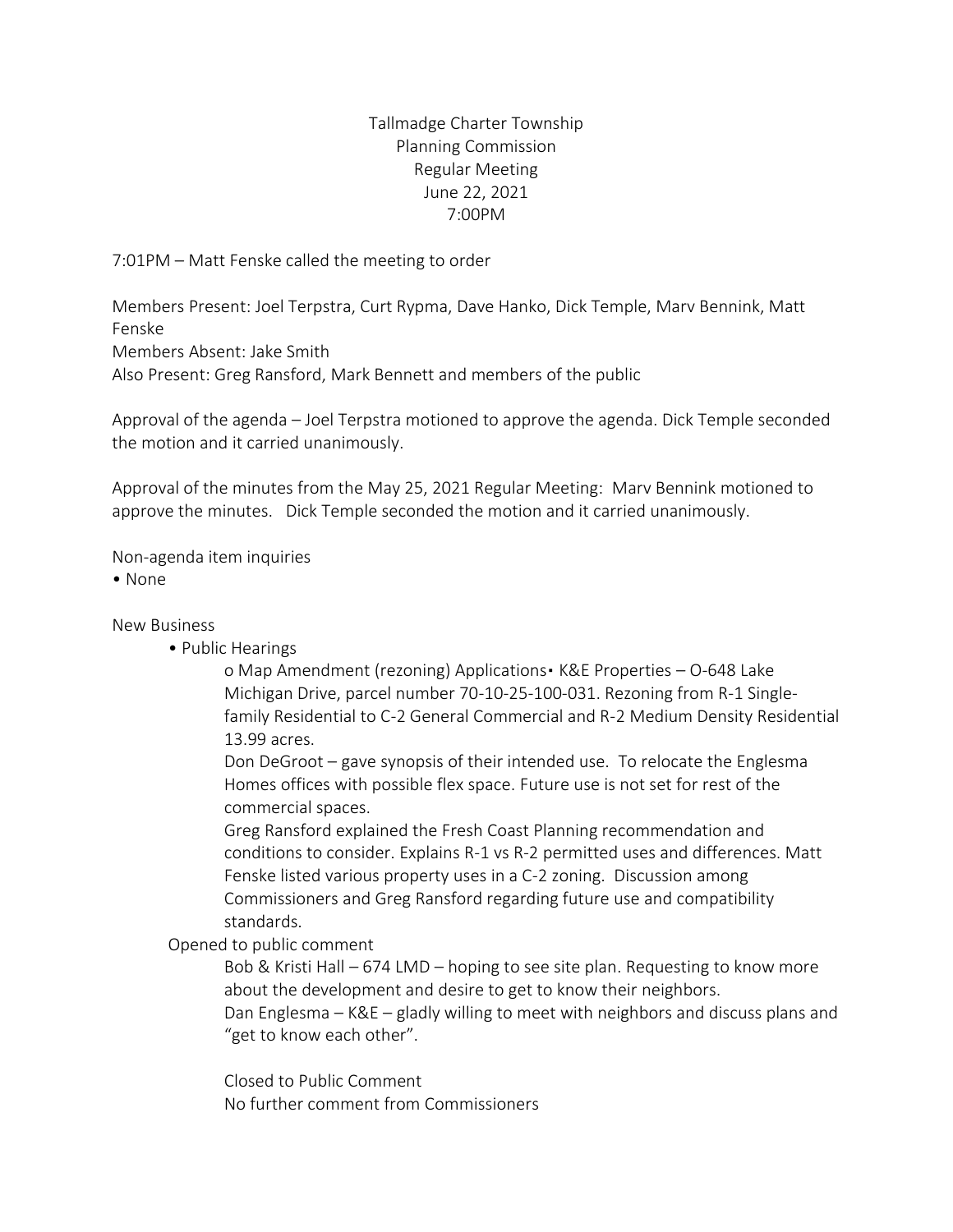Terpstra provided a motion for adoption as the request is meeting the three C requirements of the township and is compatible with surrounding properties and consistent with the Master Plan. Dick Temple supported and it carried unanimously.

o Lee – 14162 24th Avenue, parcel number 70-10-03-100-101 Rezoning from (A) Agricultural to RP Rural Preserve – with intended use to split a portion to sell to daughter for future home.

Applicant is not present. Discussion among Commissioners and Greg Ransford regarding zoning differences and future uses. Discussion about the number of splits allowed for this property.

## Opened to public Comment:

Ed Neme, Mr. Kuipers and other neighboring property owners – state the property is currently on a private road. Discussion among property owners about privately maintained. Public right-of-way. Greg Ransford explains the difference between public road right of way and a road being privately maintained. Use by rights and the Land Division Act was explained by Joel Terpstra. Expressed concern about the maintenance with increased uses. Questioned the tax rate. Comments made that their property value will decrease.

## Public Hearing Closed

Curt Rypma comment – does not see anything different than what has been submitted numerous times before. Should rezone.

Dick Temple moved to motion to recommend adoption of the rezoning because the request meets the three C requirements. Dave Hanko supported and it was supported unanimously.

#### Old Business

• Site Plans

o ACME Pool Seeking façade amendment.

Demonstration of the material that is proposed to be used and explained the process and product. Discussion between applicant and commissioners using the site plans and intended products used. Discussion regarding wind strength and shearing.

Joel Terpstra motioned to approve the site plan as presented in the Memo from Fresh Coast Planning, which includes:

• May 26, 2020 approval materials, including:

o Site Plan Review Application, dated 8-30-19 (1 page);

o Site Plan sheets prepared by Moore + Bruggink, dated August 2019, with a revision date of 05-14-2019, which include:

▪ Site Survey-Removal Plan, Sheet 1 of 5;